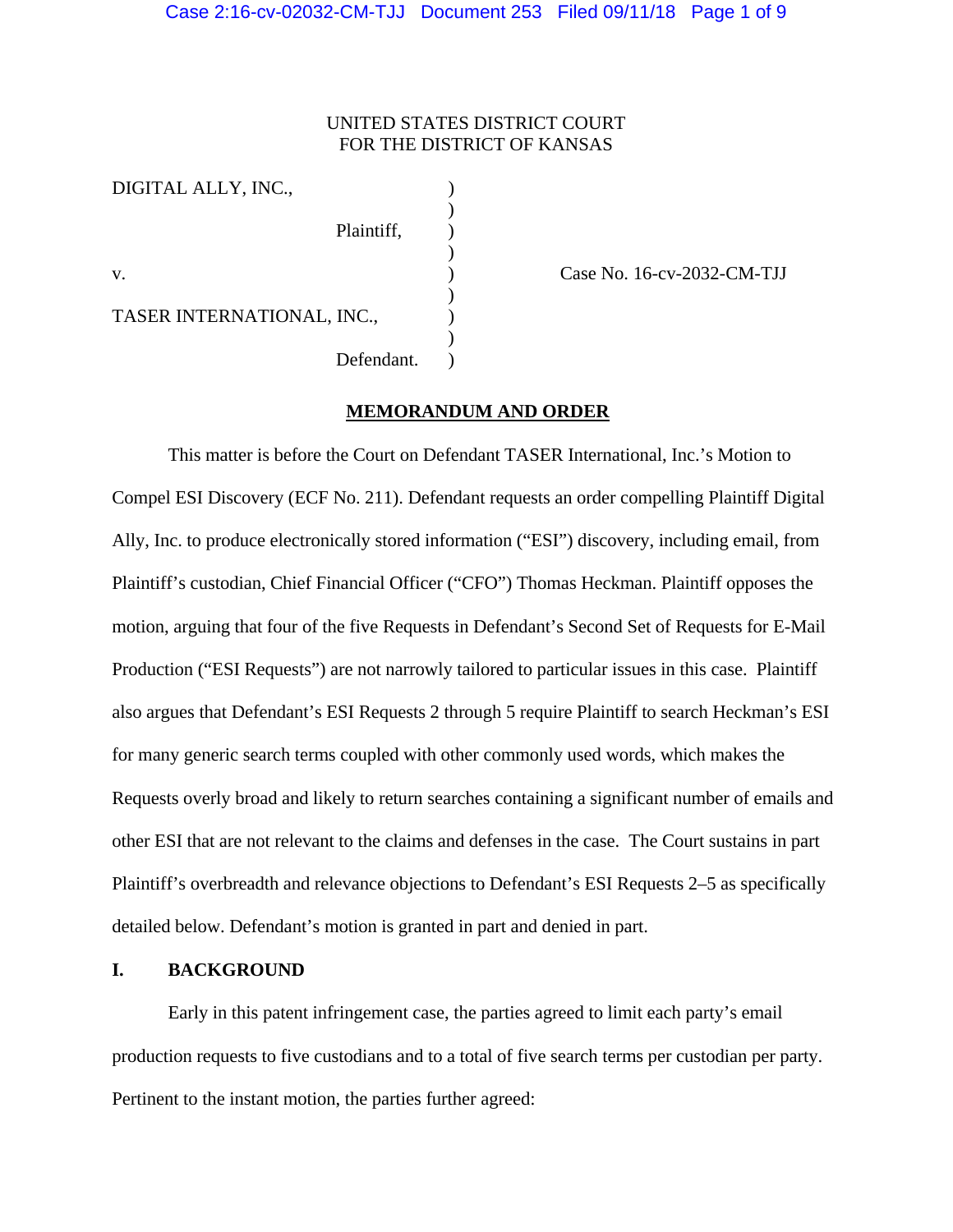The search terms shall be narrowly tailored to particular issues. Indiscriminate terms, such as the producing company's name or its product name, are inappropriate unless combined with narrowing search criteria that sufficiently reduce the risk of overproduction. A conjunctive combination of multiple words or phrases (e.g., "computer" and "system") narrows the search and shall count as a single search term. A disjunctive combination of multiple words or phrases (e.g., "computer" or "system") broadens the search, and thus each word or phrase shall count as a separate search term unless they are variants of the same word. Use of narrowing search criteria (e.g., "and," "but not," " $w/x$ ") is encouraged to limit the production and shall be considered when determining whether to shift costs for disproportionate discovery.<sup>1</sup>

On July 13, 2018, Defendant served Plaintiff with its Second Set of Requests for E-mail

Production.<sup>2</sup> On July 24, 2018, the undersigned Magistrate Judge held a telephone status

conference with the parties. In the Joint Status Report Regarding Discovery the parties submitted

to chambers, counsel advised the Court that they anticipated a discovery dispute regarding

Defendant's ESI requests to Plaintiff's CFO Heckman. Counsel were ordered to confer one more

time and if unable to resolve their disputes, Defendant was to file its motion to compel by July 31,

 $2018.<sup>3</sup>$ 

The parties subsequently conferred and exchanged proposed revisions to Defendant's ESI requests. Unable to reach an agreement, Defendant filed the instant motion.

# **II. DISPUTED ESI REQUESTS**

## **A. Defendant's ESI Request 2 - "Compet!"**

Defendant states that its Request 2 seeks ESI in the custody of Heckman relating to its accused products and features forming the basis for Plaintiff's damages theories. Defendant's

<sup>&</sup>lt;sup>1</sup> Initial Patent Scheduling Order at  $\S$  2(e)(vi), ECF No. 40.

<sup>2</sup> ECF No. 203.

<sup>3</sup> *See* Fourth Patent Scheduling Order (ECF No. 206) at 4.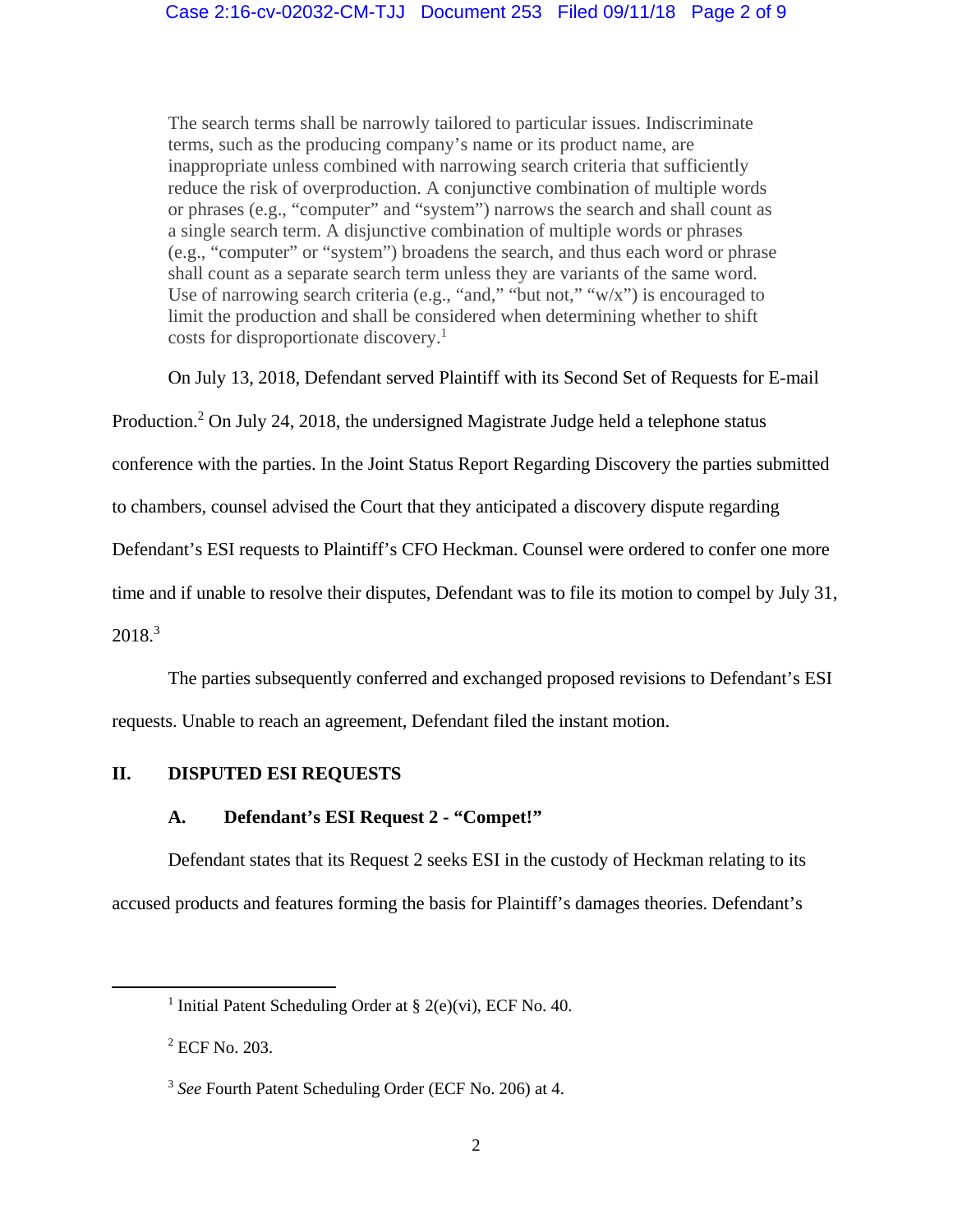## Case 2:16-cv-02032-CM-TJJ Document 253 Filed 09/11/18 Page 3 of 9

# Request 2 requires Plaintiff to run the following combinations of ESI search terms for custodian Heckman:

"Compet!" and ("vievu" or "Safariland" or "watchguard" or "(watch /2 guard)" or "WG" or "ICOP" or "20!" or "vault" or "ivault" or "wireless" or "(wc /2 1000)" or "(wc /2 2000)" or "WMIC" or "MIC" or "extreme" or "TACOM" or "(signal! /2 device)" or "SPPM" or "flex" or "fleet" or "DVM" or "FirstVu" or "microvu" or "vulink" or "FleetVu" or "trigger" or "(auto /2 activat!)" or "strateg!" or "evidenc!" or "hardware" or "software" or "cloud" or "system" or "(law /2 enforcement)" or "military" or "advantage!" or "success!" or "fail!" or "win!" or "los!" or "bid" or "rfp" or "bundl!").<sup>4</sup>

Plaintiff argues that unlike the ESI requests it served upon Defendant, Defendant's ESI

Request is not narrowly tailored to a single particular issue, as required by the parties' ESI agreements and memorialized in the Initial Patent Scheduling Order, and instead sets out such broad and generic search terms that the Request is facially overly broad.

The Court sustains Plaintiff's overbreadth objections to Defendant's ESI Request 2. Generally, search terms for ESI are overly broad when they could conceivably encompass information relevant to the litigation but would also likely encompass a significant amount of information unrelated to issues in the case.<sup>5</sup> Defendant's inclusion of many generic and commonly used words (and derivatives of those words) as search-term combinations renders Request 2 overly broad on its face. For example, the Court finds that a significant amount of irrelevant ESI would likely be encompassed if Plaintiff were required to search Heckman's ESI for the term "Compet!" combined with any of the following other commonly used words, such as "extreme," "trigger," "strategy!," "evidenc!," "hardware," "software" or "cloud" or "system" or

 4 ECF No. 212-7.

<sup>5</sup> *Black & Veatch Corp. v. Aspen Ins. (UK) Ltd.*, No. 12-2350-SAC, 2015 WL 13047860, at \*4 (D. Kan. Mar. 31, 2015).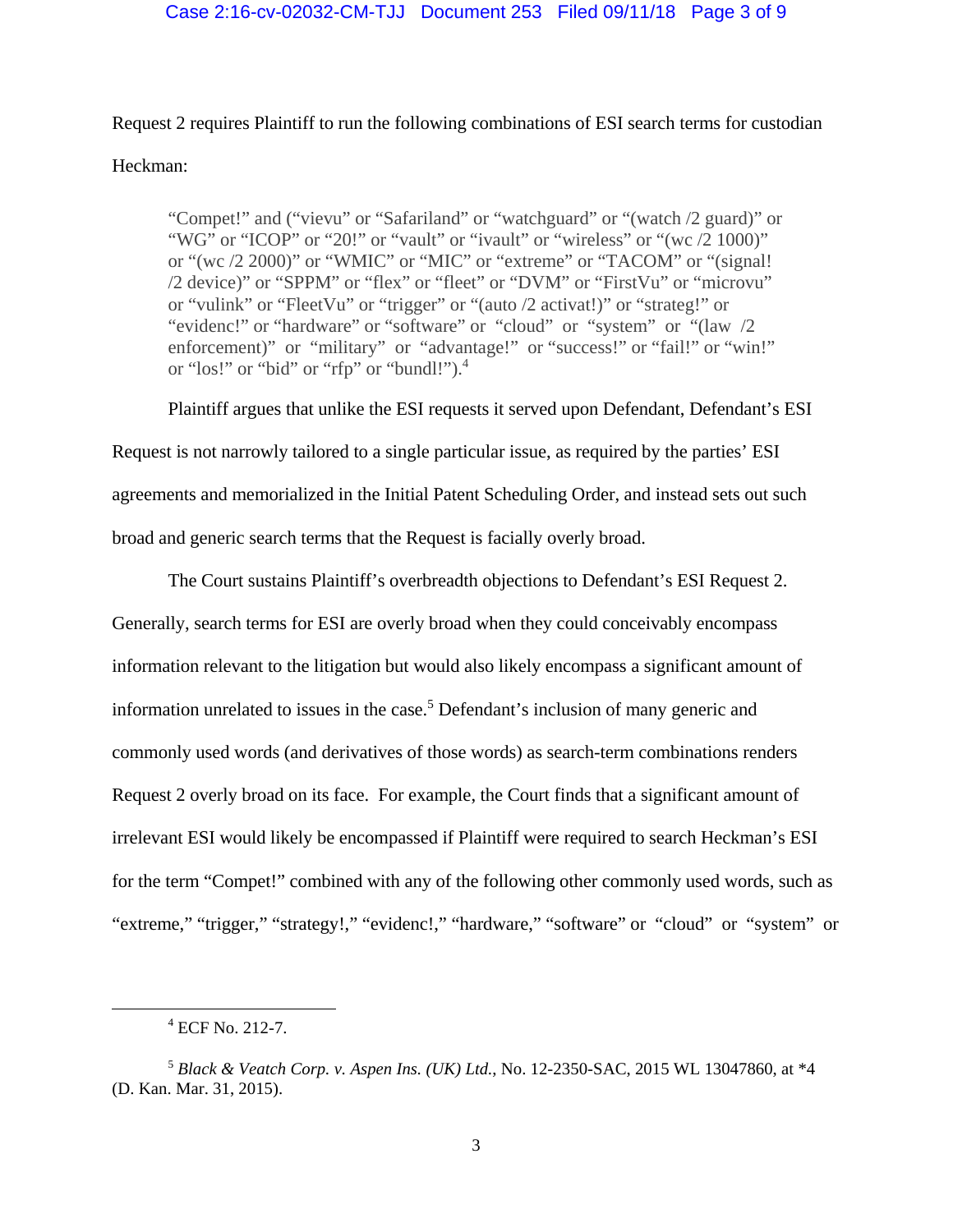#### Case 2:16-cv-02032-CM-TJJ Document 253 Filed 09/11/18 Page 4 of 9

"advantage!" or "success!" or "fail!" or "win!" or "los!" or "bid" or "rfp" or "bundl!" The lack of any further narrowing search criteria for these commonly used words, such as linking them with other more unique terms such as a product or company name, makes ESI Request 2 overly broad on its face.

During the parties' conferring efforts, Plaintiff provided Defendant with a couple different counterproposals for Request 2. The last counterproposal served by Plaintiff on July 25, 2018 omits all search terms after the first six and proposes to search Heckman's ESI using the following combination of search terms:

"Compet!" and ("vievu" or "Safariland" or "watchguard" or "(watch /2 guard)" or "WG"). $^6$ 

The Court rejects Plaintiff's counterproposal to Request 2 as too restrictive and narrow. Defendant has shown that many (but not all) of the other unique search terms, including accused products and prior art, in its Request 2 could lead to the discovery of ESI probative of and relevant to the issues in the case. Defendant's Request 2 is also commensurate in scope with Plaintiff's own previous ESI requests to Defendant.

Defendant's ESI Request 2 shall be limited insofar as Plaintiff shall not be required to search CFO Heckman's ESI for the term "Compet!" combined with any of the following other commonly used words: "extreme," "trigger," "strateg!," "evidenc!," "hardware," "software" or "cloud" or "system" or "advantage!" or "success!" or "fail!" or "win!" or "los!" or "bid" or "rfp" or "bundl!"

<sup>&</sup>lt;sup>6</sup> See Pl.'s proposed revisions to ESI requests, attached to July 25, 2018 email, ECF No. 212-8.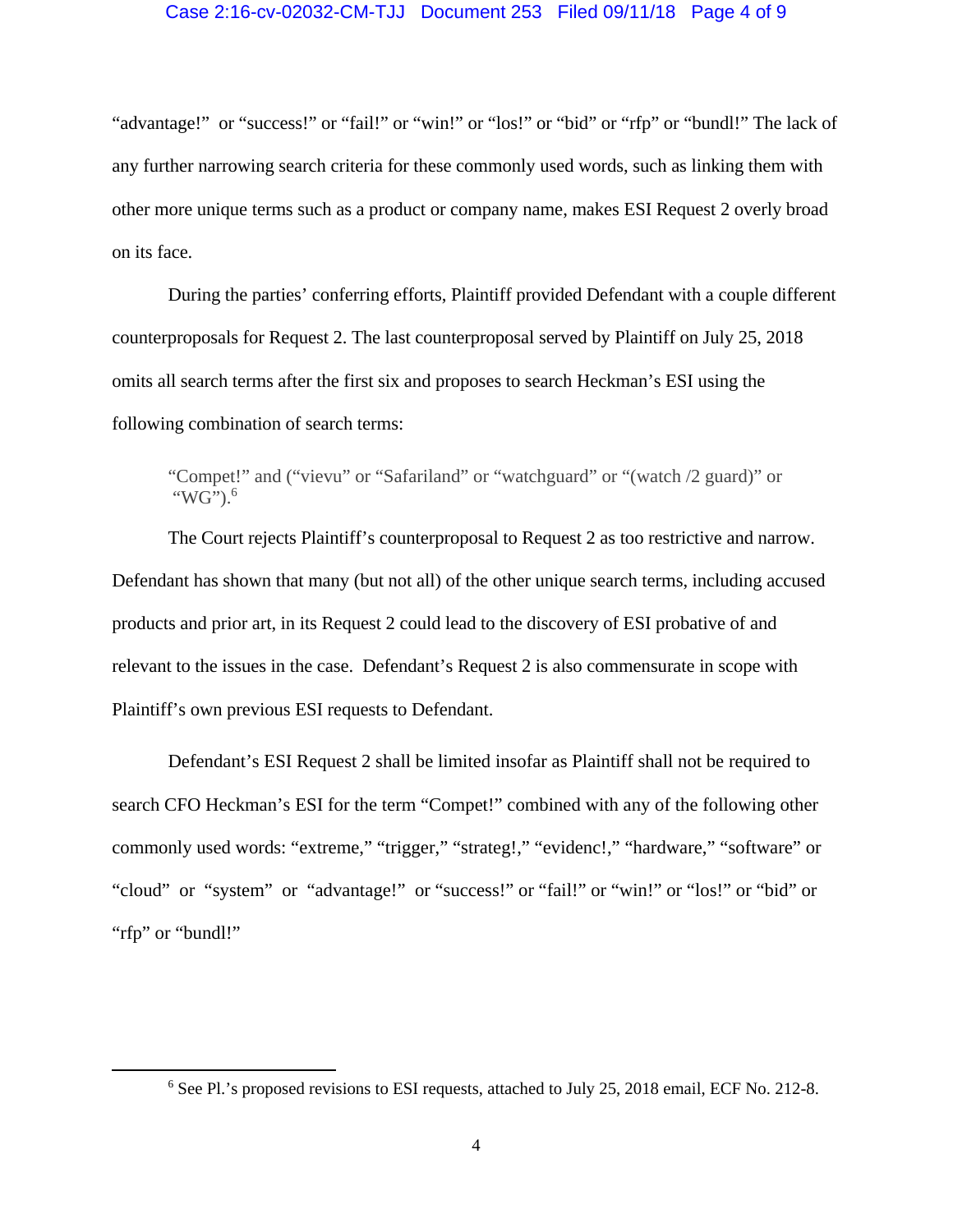# **B. Defendant's ESI Request 3 - "Invest!"**

Defendant's Request 3 requires Plaintiff to search Heckman's ESI by running the following search-term combinations:

"Invest!" or "shareholder!" or "stock!" or "Roth" or "Gibson" or "Truelock" or "Searle" or "Fortress" or "FIG" or "Palmer" or "Shtein" or "Eriksmith" or "Aegis" or "Lubitz" or "Rockowitz" or "Fidelity") AND ("acqui!" or "financ!" or "secur!" or "monet!" or "loan!" or "offer!" or "merg!" or "buy" or "sell" or "valuation!" or "patent!" or "licens!").

Plaintiff objects that Defendant's Request 3 search-term combinations include general investment-related terms on both sides of the "AND." A search utilizing these general search terms would return and require Plaintiff to produce, for example, all its CFO's email or ESI containing the following combinations of generic terms: (1) "stock!" AND "buy"; (2) "stock!" AND "sell"; (3) "invest!" and "financ!" and (4) "invest!" AND "offer." Plaintiff argues that many of Defendant's requested search-term combinations fail to target any particular issue and amount to a scorched earth discovery tactic given that the target custodian is Plaintiff's CFO. Plaintiff further objects that Defendant's search terms themselves reveal Defendant is indiscriminately targeting all investments into all of Plaintiff's business and its efforts to sell or value itself have no relation to the monetizing of its patents.

Defendant contends that the search-term combinations set forth in its Request 3 target communications with a discrete and defined set of investors who are potentially involved in the buying, selling, licensing, monetization, or valuation of Plaintiff and the asserted patent. Discussions that Plaintiff's CFO may have had with these investors and stockholders regarding the sale, monetization, and investment into Plaintiff are relevant to how Plaintiff values its patent and whether it should ever be awarded an injunction.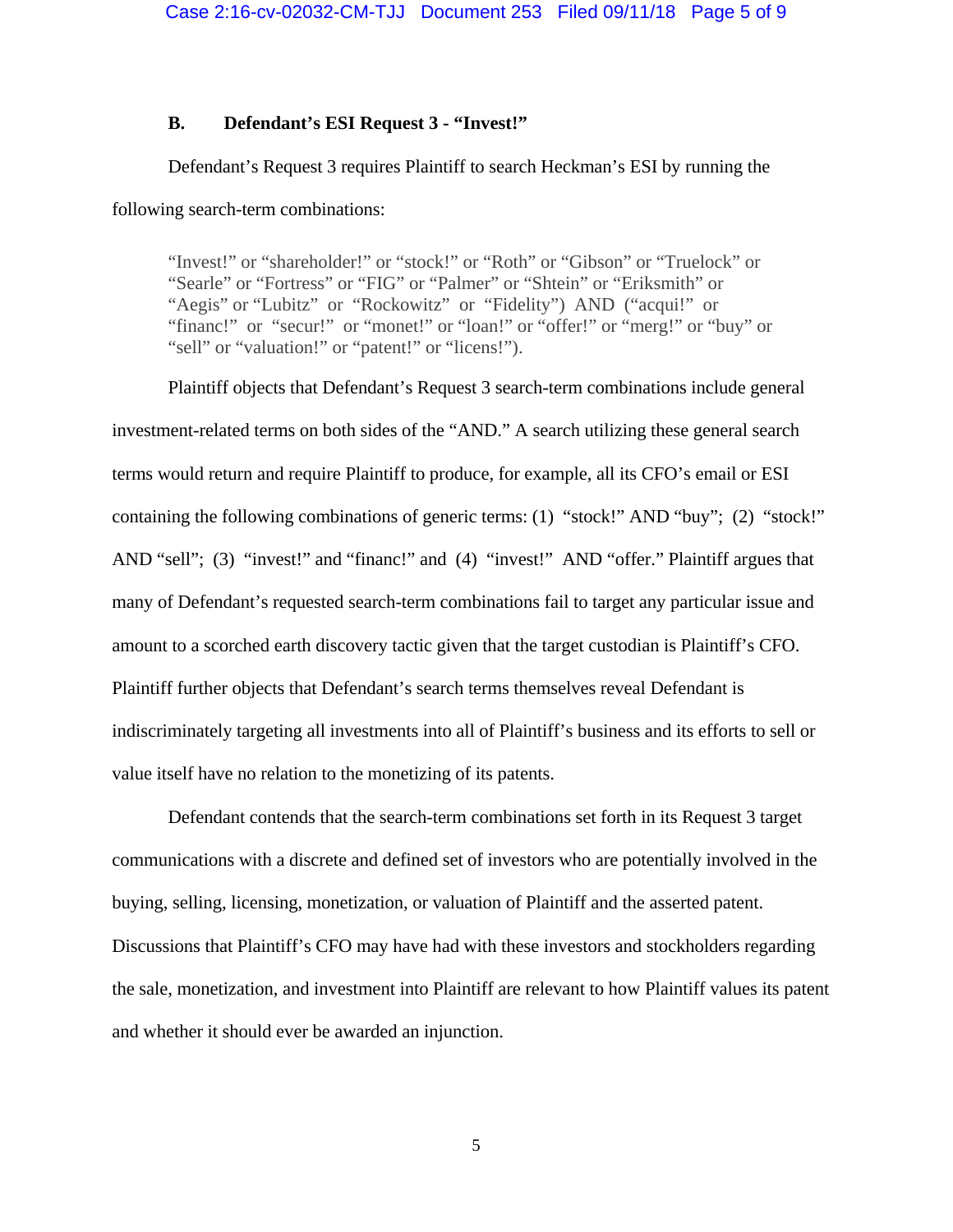## Case 2:16-cv-02032-CM-TJJ Document 253 Filed 09/11/18 Page 6 of 9

The Court sustains Plaintiff's overbreadth objections to Defendant's ESI Request 3 in part. Like Request 2 above, Request 3 also requires Plaintiff to search Heckman's ESI for a combination of generic and commonly used business and investment search terms with no unique term modifiers or connectors, thereby making Request 3 overly broad on its face. The Court finds search-term combinations of the words "Invest!" or "shareholder!" or "stock!" with all of the terms following the "AND" are overly broad and Plaintiff shall not be required to conduct ESI searches for these search-term combinations.

Plaintiff served a counterproposal on July 27, 2018 suggesting that Defendant's Request 3 be revised to require Plaintiff to search its CFO Heckman's ESI using the following search-term combinations:

 ("Invest!" or "shareholder!" or "stock!" or "Roth" or "Gibson" or "Truelock" or "Searle" or "Fortress" or "FIG" or "Palmer" or "Shtein" or "Eriksmith" or "Aegis" or "Lubitz" or "Rockowitz" or "Fidelity") AND ("vulink" or "DVM" or "FirstVu" or "microvu" or "FleetVu").<sup>7</sup>

The Court finds Plaintiff's counterproposal is too restrictive of the terms following the

"AND" in Request 3. Instead the Court will limit Request 3 to the following search-term

combinations:

("Roth" or "Gibson" or "Truelock" or "Searle" or "Fortress" or "FIG" or "Palmer" or "Shtein" or "Eriksmith" or "Aegis" or "Lubitz" or "Rockowitz" or "Fidelity") AND ("acqui!" or "financ!" or "secur!" or "monet!" or "loan!" or "offer!" or "merg!" or "buy" or "sell" or "valuation!" or "patent!" or "licens!").

# **C. Defendant's ESI Request 4 - "Cam!"**

Defendant claims the only remaining dispute over Request 4 is whether Plaintiff should

search for royalty and license information relating to its own products and generalized

<sup>7</sup> *See* Pl.'s Proposed Revisions to ESI Terms #3–#5, attached to July 27, 2018 email, ECF No. 212-9.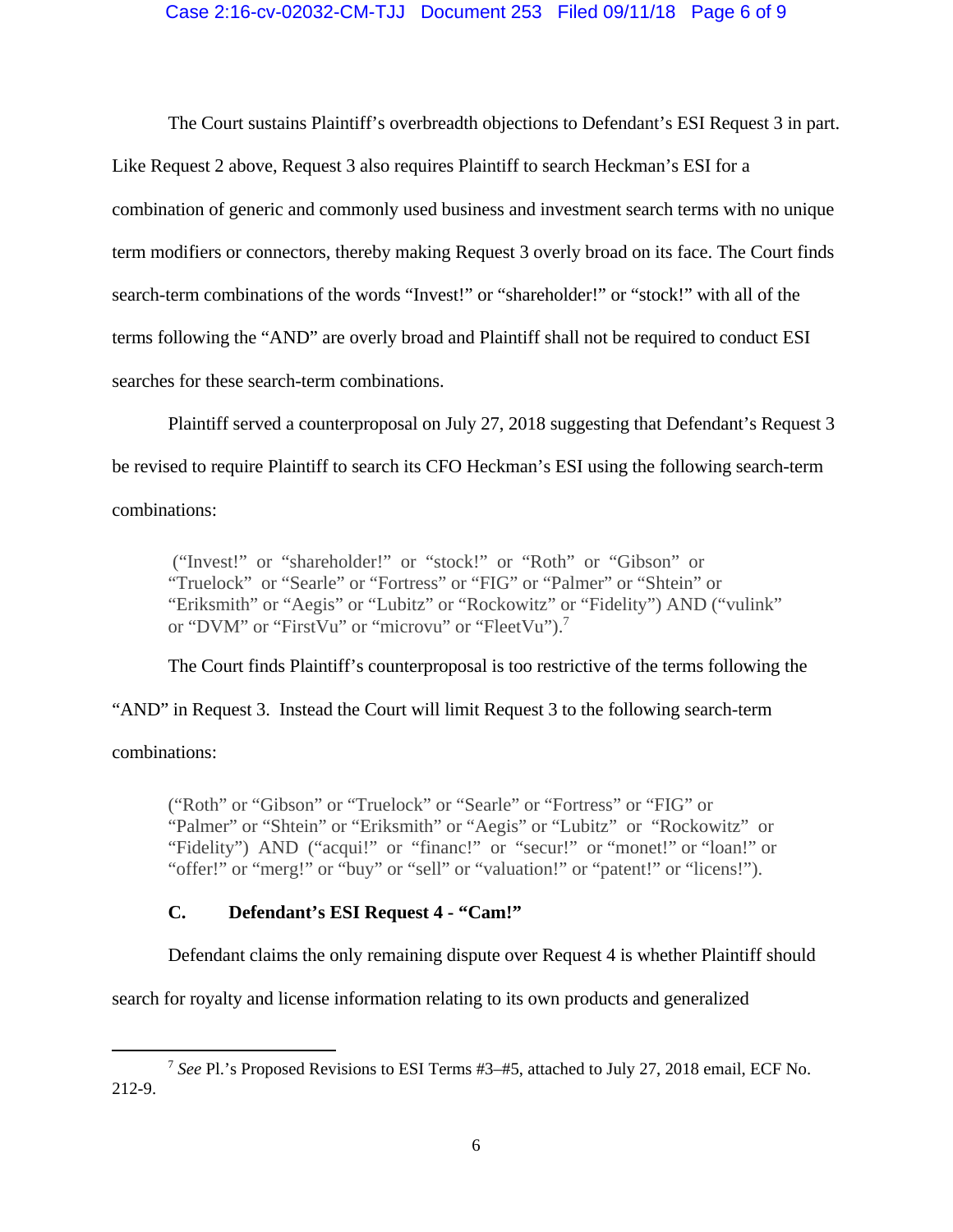characterizations of those same products. Request 4 would require Plaintiff to run the following

search-term combinations for Heckman's ESI for the 2008 to present time frame:

("cam!" or "!cam" or "product" or "vault" or "ivault" or "DVM" or "FirstVu" or "microvu" or vulink" or "FleetVu" or "trigger" or "(auto /2 activat!)" or "bundl!") AND ("financ!" or "net" or "revenue!" or "cost!" or "profit!" or "margin!" or "sale!" or "sell!" or "sold" or "royalt!" or "licens!" or "unit!" or "period" or "quarter" or "annual" or "monet!" or "balance" or "income" or cash!").

Plaintiff's last counterproposal suggests Defendant's Request 4 be revised to the following search-term combinations:

"DVM" or "FirstVu" or "microvu" or vulink" or "FleetVu" or "VuVault" AND ("financ!" or "net" or "revenue!" or "cost!" or "profit!" or "margin!" or "sale!" or "sell!" or "sold" or "unit!" or "period" or "quarter" or "annual" or "monet!" or "balance" or "income" or cash!").<sup>8</sup>

Defendant urges the Court to reject Plaintiff's counterproposal, arguing that Plaintiff's

removal of the terms "royal!" and "licens!" is highly suspect as royalties and licenses are just as financial in nature as the other finance terms to which Plaintiff has already agreed, and royalties and licenses are frequently considered in patent damages calculations. Defendant claims Plaintiff's suggestion to remove terms such as "!cam," "cam!," "auto /2 activat!," and "trigger" makes little sense because cameras, "auto activation," and "triggers" are central to Plaintiff's patent allegations. Plaintiff even suggested adding "auto /2 activat!" as a narrowing term to other disputed search-term combinations. According to Defendant, Plaintiff's real concern seems to stem from the supposed breadth of TASER's "cam!", "product", and "bundl!" connector terms. Defendant maintains that these search terms are appropriate, pointing out that CFO Heckman often refers to products according to what they are, i.e., cameras, and how they are sold, e.g., in a

<sup>8</sup> *See* Pl.'s Proposed Revisions to ESI Terms #3–#5, attached to July 27, 2018 email, ECF No. 212-9.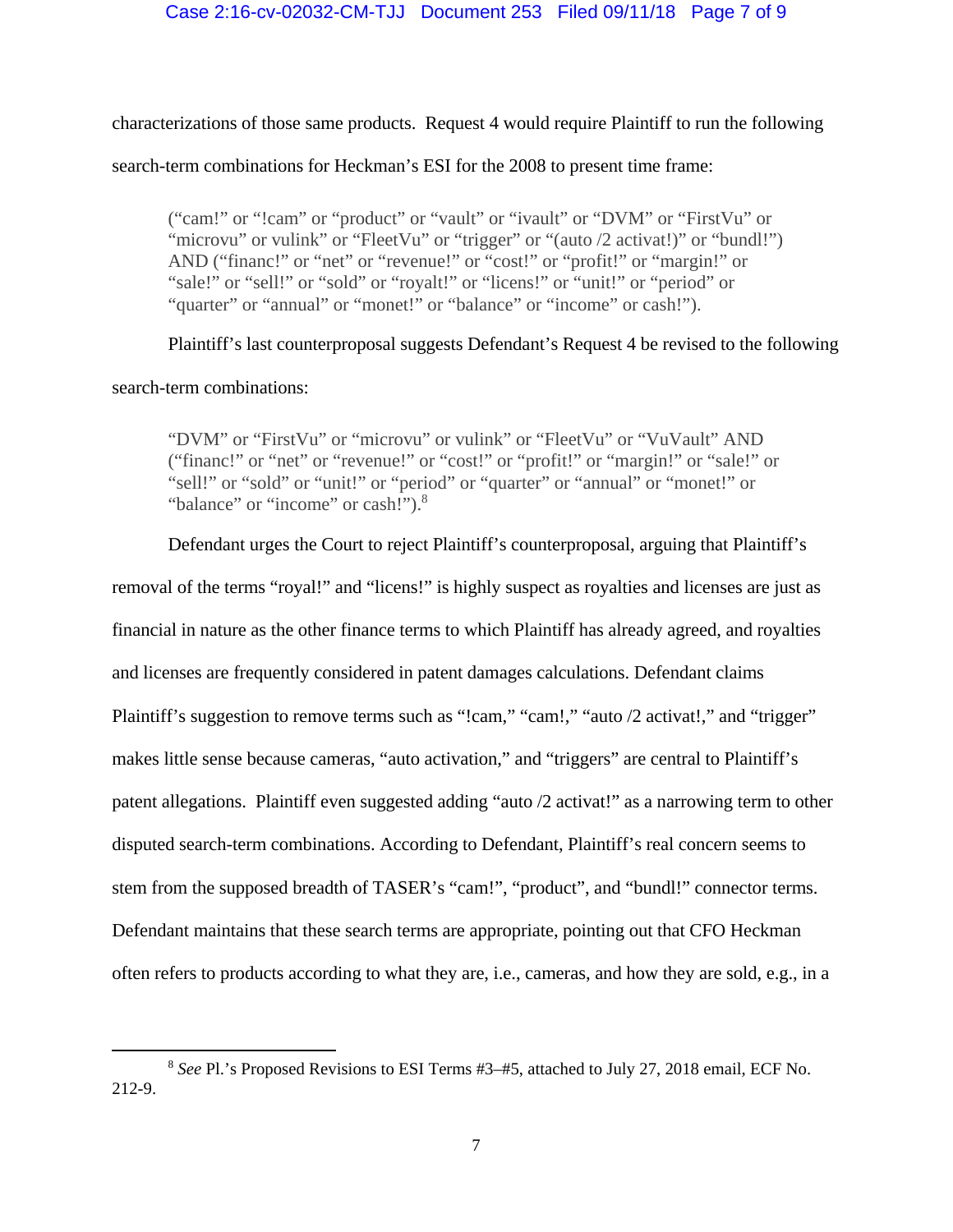#### Case 2:16-cv-02032-CM-TJJ Document 253 Filed 09/11/18 Page 8 of 9

package or bundle. Thus, TASER's "cam!", "product" and "bundl!" connector terms, which are few in number, are appropriate considering their relevancy, likely efficacy, and the size of this case.

The Court sustains Plaintiff's overbreadth objections to Defendant's ESI Request 4 for the terms "product" and "bundl!" combined with generic and commonly used finance and business search terms after the "AND." The Court finds these search-term combinations are overly broad and Plaintiff shall not be required to search its CFO's ESI using these search-term combinations. The Court rejects Plaintiff's counterproposal, but modifies Defendant's ESI Request 4 so that Plaintiff shall not be required to search Heckman's ESI for the terms "product" or "bundl!" combined with any terms after the "AND."

# **D. Defendant's ESI Request 5 - "Patent!"**

Defendant's Request 5 seeks ESI from Plaintiff's CFO from 2008 to present time frame based upon the following search-term combinations:

"Patent!" AND ("Cam!" or "!Cam" or "(auto /2 activat!)" or "compet!" or "strateg!" or "(auto /2 activat!)" or "auto-activat!" or "automatic-activat!" or "automatically-activat!" or "auto! activat!" or "9,253,452" or "9253452" or "452" or "vulink").

 Plaintiff objects to the proposed connector terms "cam!," "compet!," and "strategy." It argues that the "cam!" term would capture any patent about camera, which is far broader than the subject matter of this case. It argues the terms "compet!" and "strategy" would return any email mentioning patents and competition or strategy of any type. Defendant counters that these terms are appropriate under the circumstances and Plaintiff makes no attempt to explain why ESI requests targeting such terms are unduly burdensome, overbroad, or not proportional to the needs of this case.